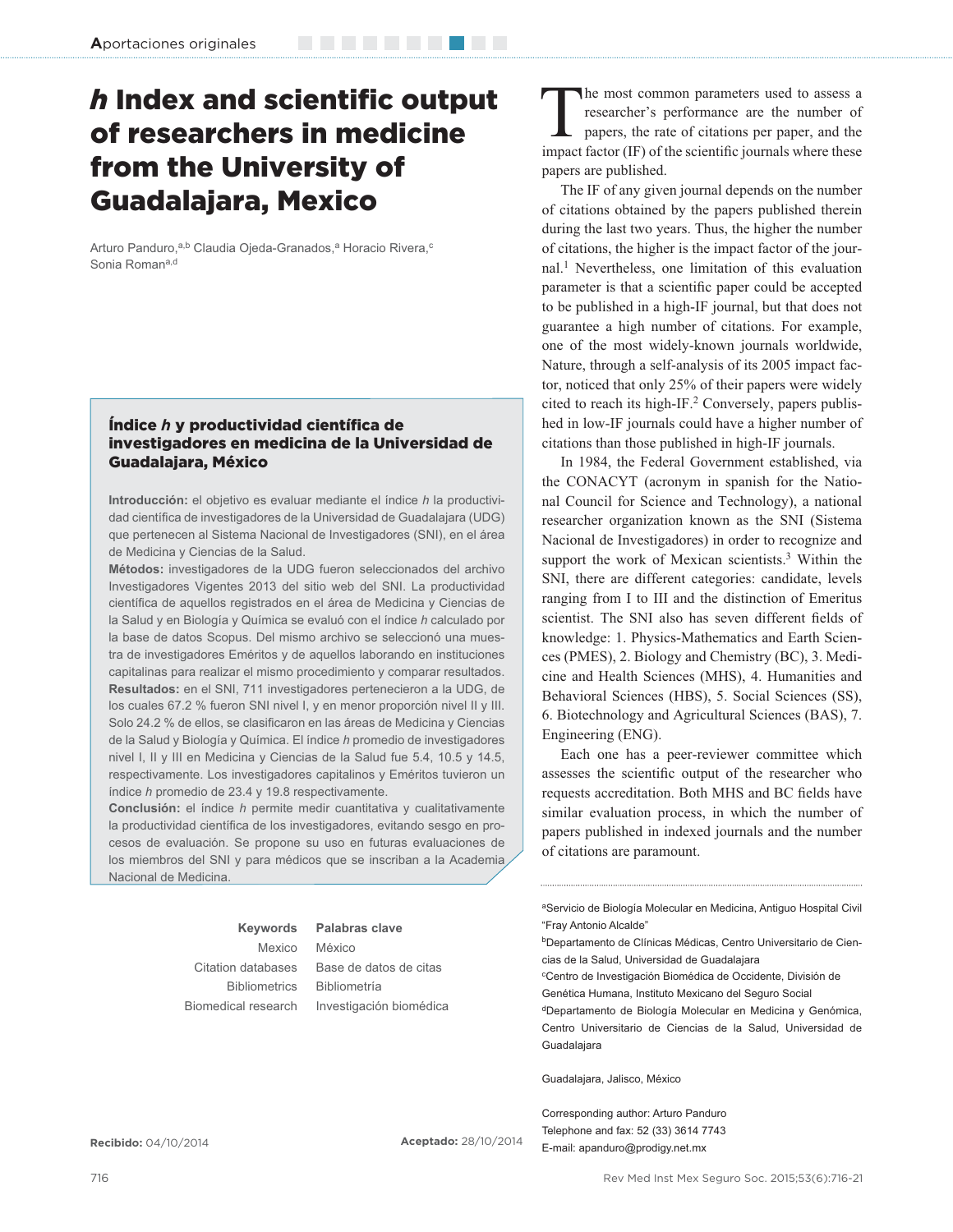**Abstract**

**Background:** The objective is to evaluate by the *h* index the scientific output of researchers from the University of Guadalajara who belong to the SNI in the field of Medicine and Health Sciences.

**Methods:** Researchers from the University of Guadalajara were selected from the Active SNI Researchers 2013 file. The scientific output of researchers in the fields of Medicine/Health Sciences and Biology/Chemistry was evaluated using the *h* index estimated by the Scopus website. A sample of capital researchers and Emeritus scientists was taken to perform the same procedure and compare data.

**Results:** The total number of researchers in the University of Guadalajara who are members of the SNI

was 711, of which 67.2 % were level I and in less proportion were level II and III. Only 24.2 % of them were classified in the fields of Medicine/Health Sciences and Biology/Chemistry. The average *h* index value of researchers level I, II and III in Medicine/Health Sciences field was 5.4, 10.5 and 14.5, respectively. Capital and Emeritus scientists had an average *h* index of 23.4 and 19.8, respectively.

**Conclusion:** The *h* index measures the quantity and quality of the scientific output and it also avoids bias in the evaluation process. It should be useful for future evaluations of the SNI members and for medical doctors who sign up for the National Academy of Medicine.

electronic file Active Researchers 2013 was downloaded in December 2013 from the SNI web page (http:// www.conacyt.mx/index.php/el-conacyt/sistemanacional-de-investigadores). Researchers from the UG were selected and first described by total number of candidates and SNI levels I, II and III, researchers per

SNI's knowledge fields and per UG campuses

Since the aim of this study was to evaluate the  $h$  index mainly in the field of Medicine and Health Sciences, we focused on analyzing the researchers from two campuses of the UG, as well as those registered in two SNI's knowledge fields. In the group of researchers from the UG (candidates were not considered), two selections were conducted. In the first stage of analysis, researchers who work at the Health Sciences Campus (CUCS) and the Biological and Agricultural Sciences Campus (CUCBA) were selected and for the second stage, only those researchers classified in MHS or BC SNI's field were analyzed.

Consequences of evaluations based largely on the number of publications in indexed journals are the excessive amount of co-authors and the high number of papers with a low number of citations and impact. Given these circumstances, in 2005 physicist Jorge E. Hirsch proposed the  $h$  index, or Hirsch index, $4$  which measures objectively the direct impact of a researcher's work, both quantitatively and qualitatively.<sup>4,5</sup>

A scientist's *h* index is calculated based on his/her number of papers and the number of citations for each one.4 For example, a researcher could have 10, 20 or 50 papers, but if none of the papers is cited, the *h* index will be "0". On the other hand, if a researcher has only one paper but with at least one citation, the *h* index will be 1; 2 papers with two citations each, *h* index = 2, and so on. This evaluation allows a more objective assessment of a researcher's work since there is a balance between quantity and quality of his/her scientific output.

Furthermore, 20 years ago, a public policy mediated by the CONACYT was to decentralize the scientific research from Mexico, Distrito Federal (Capital city) to other states of the country. Given this situation, a new stage for the University of Guadalajara (UG) began with the founding of new thematic campuses, research teams and the development of novel graduate programs.6 During this period, the number of UG researchers in the SNI classified in the fields of MHS and BC rose from less than a dozen to over a hundred. Such an exponential growth prompted this study aimed to evaluate by the  $h$  index the scientific output of UG researchers belonging to the SNI and grouped in the MHS and BC fields. For comparison, a small sample of SNI level III researchers located in Mexico, D.F. and Emeritus scientists was also studied.

Number of researchers

ď Number

esearchers

#### **Methods**

300  $\Omega$ C 300<br>200<br>100<br>0 400 1 600 500 1008 200 2 3 67.2 % 16.3 % 3.8 % *n* = 711 12.7 %

SNI category

A descriptive cross-sectional study was conducted. The

**Figure 1** Candidates and SNI members in the University of Guadalajara (2013) C: candidate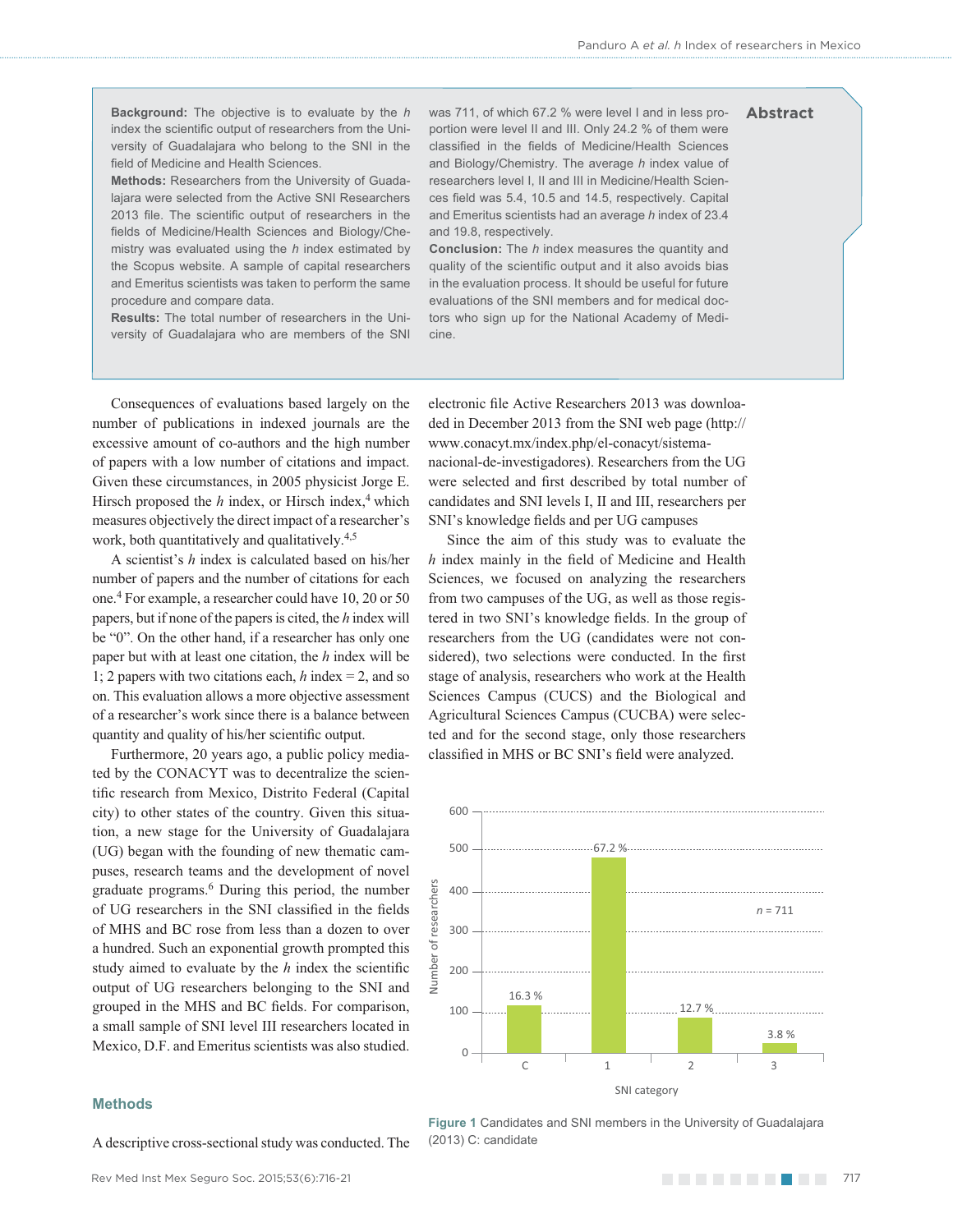A small sample of Emeritus scientists as well as SNI level III researchers located in Mexico, D.F., "capital researchers", was randomly taken also from the file mentioned above in order to later compare data obtained. In all cases, the Scopus database from Elsevier was used to examine the total number of papers, citations and h index for each researcher.

The Scopus database nearly retrieves the total amount of research papers of the scientists (since it excludes non-index journals), regardless of the initial period of his/her scientific productivity. Nevertheless, it includes and calculates the citations and *h* index, respectively, since 1996 onwards.

Given that the majority of researchers with SNI level III (UG and capital researchers) and Emeritus scientists are of older age than those with level I or II, their *h* index was re-calculated. For this estimation, the total number of papers with its citations reported by Scopus starting at the beginning of each researcher's productivity was examined.

For the statistical analysis qualitative variables were analyzed with frequencies and percentages and quantitative variables with average and ranges.

## **Results**

The total number of researchers from the UG registered in the SNI 2013 database was 711. As shown in figure 1, SNI members with level I  $(67.2\%)$  prevail over the levels II (12.7%) and III (3.8%).

Figure 2 shows the percentage of researchers registered in each of the SNI's knowledge fields, where researchers evaluated by the Humanities and Behavioral Sciences (24%) as well as the Social Sciences commissions (23.1%) are predominant. They are followed by researchers in the fields of Medicine and Health Sciences (14.5%) and Engineering (11.8%). These researchers are distributed throughout the fifteen thematic campuses of the UG and other Research Centers as shown in figure 3.

When researchers from CUCS and CUCBA were evaluated in the first stage of the analysis, it was noteworthy that they were registered not only in MHS and BC fields, but also in other SNI's knowledge fields. Thus, table I depicts the number of researchers in each one of these knowledge fields, their SNI level as well as the average of papers published in the indexed journals, citations and *h* index.

Table II describes UG researchers per SNI level along with their average number and range of papers, citations and *h* index, of those registered in the SNI's knowledge fields of BC ( $n = 53$ ) and MHS ( $n = 88$ ).

While the average number of papers, citations and *h* index of researchers with SNI level I in both areas is similar, the average value of these same parameters is higher in researchers with SNI level II in the area of MHS (55 *vs.* 26.3, 473 *vs.* 245 and 10.5 *vs.* 8.3 respectively). Researchers with SNI level III in the field of MHS had in average, 94 papers, 759.6 citations and  $h$  index of 14.5; in the BC field, there were no UG researchers with SNI level III.



SNI's knowledge fields

Figure 2 Candidates and SNI members per knowledge field PMES, Physics-Mathematics and Earth Sciences; BC, Biology and Chemistry; MHS, Medicine and Health Sciences; HBS, Humanities and Behavioral Sciences; SS, Social Sciences; BAS, Biotechnology and Agricultural Sciences; ENG, Engineering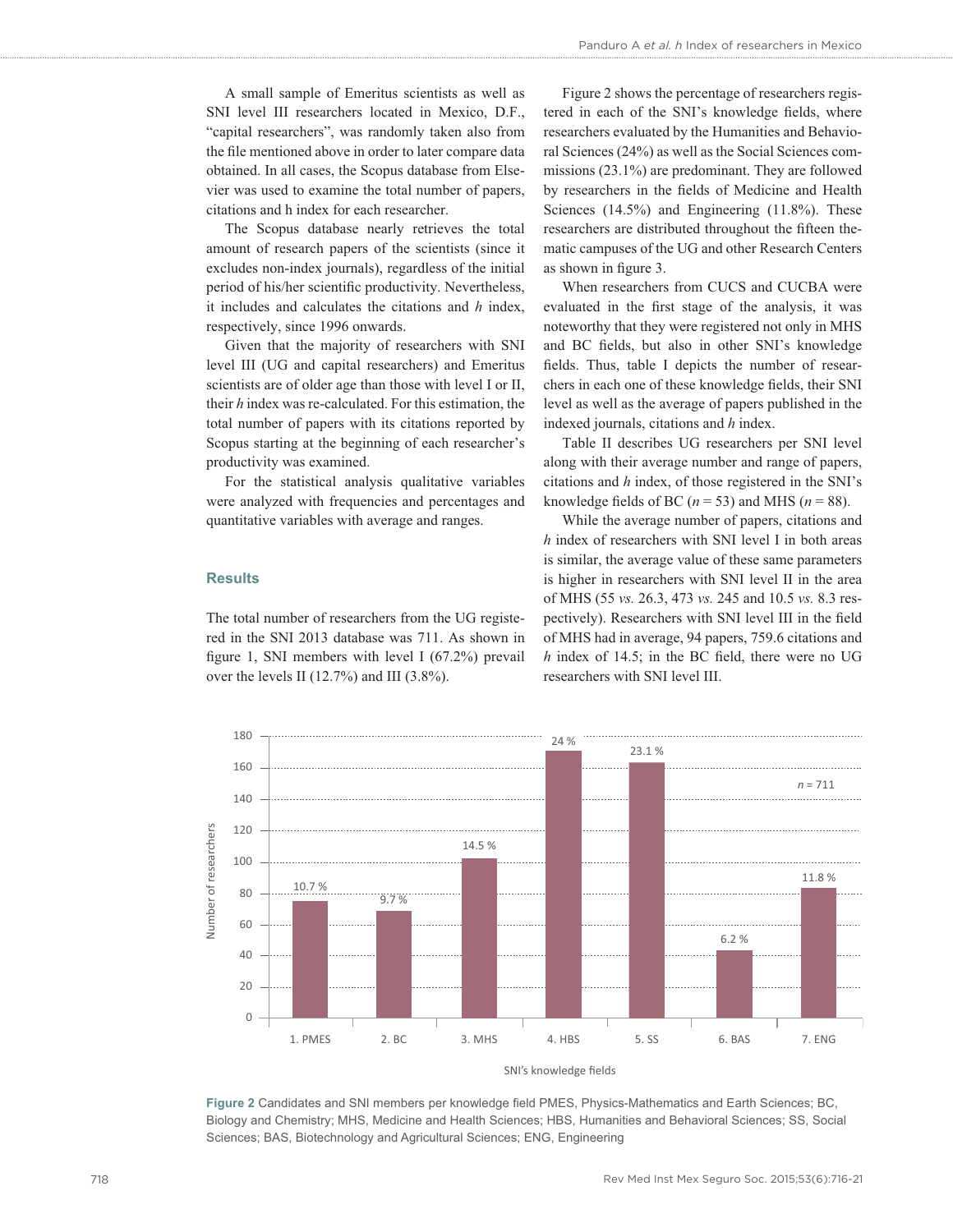

**Figure 3** Researchers per UG campus CUCSH, Centro Universitario de Ciencias Sociales y Humanidades; CUCEI, Centro Universitario de Ciencias Exactas e Ingenierías; CUCS, Centro Universitario de Ciencias de la salud; CUCBA, Centro Universitario de Ciencias Biológicas y Agropecuarias; CUCEA, Centro Universitario de Ciencias Económico Administrativas; CUCIENEGA, Centro Universitario de la Ciénega; CULAGOS, Centro Universitario de los Lagos; CUAAD, Centro Universitario de Arte, Arquitectura y Diseño; CUCOSTA, Centro Universitario de la Costa; CUVALLE, Centro Universitario del Valle; CUCOSTASUR, Centro Universitario de la Costa Sur; CUSUR, Centro Universitario del Sur; CUALTOS, Centro Universitario de los Altos; CUNORTE, Centro Universitario del Norte; CUTONALÁ, Centro Universitario de Tonalá; Otros (Centro de Estudios e Investigación en comportamiento, Centro de Investigación en Ciencias Sociales, Centro de Investigación y Enseñanza Cinematográficas, Coordinación General de Sistemas para la Innovación del Aprendizaje, Facultad de Ciencias, Instituto de Estudios Económicos Regionales, Instituto en Madera Celulosa y Papel Ing. Karl A. Grellmann)

Globally, the scientific output in terms of average number of papers and citations was lower in the UG researchers with SNI level III registered in the field of MHS, compared to the SNI level III capital researchers and Emeritus scientists. However, the *h* index

range of Emeritus scientists was similar to that of level III UG researchers (16-25 *vs.* 10-21) but lower than that of capital researchers (16-25 *vs.* 11-38) as shown in table III. However, these parameters were not evaluated by age or certain time.

|                                    | Table I Scientific productivity of researchers per knowledge field from CUCS and CUCBA campuses |        |          |  |
|------------------------------------|-------------------------------------------------------------------------------------------------|--------|----------|--|
| Researchers<br>SNI level $n = 154$ |                                                                                                 | n = 77 | $n = 20$ |  |
|                                    |                                                                                                 |        |          |  |
|                                    |                                                                                                 |        |          |  |
|                                    |                                                                                                 |        |          |  |
|                                    |                                                                                                 |        |          |  |
|                                    |                                                                                                 |        |          |  |
|                                    |                                                                                                 |        |          |  |

\*Mean. SNI = Sistema Nacional de Investigadores; BC = Biology and Chemistry; MHS = Medicine and Health Sciences; HBS = Humanities and Behavioral Sciences; SS = Social Sciences; BAS = Biotechnology and Agricultural Sciences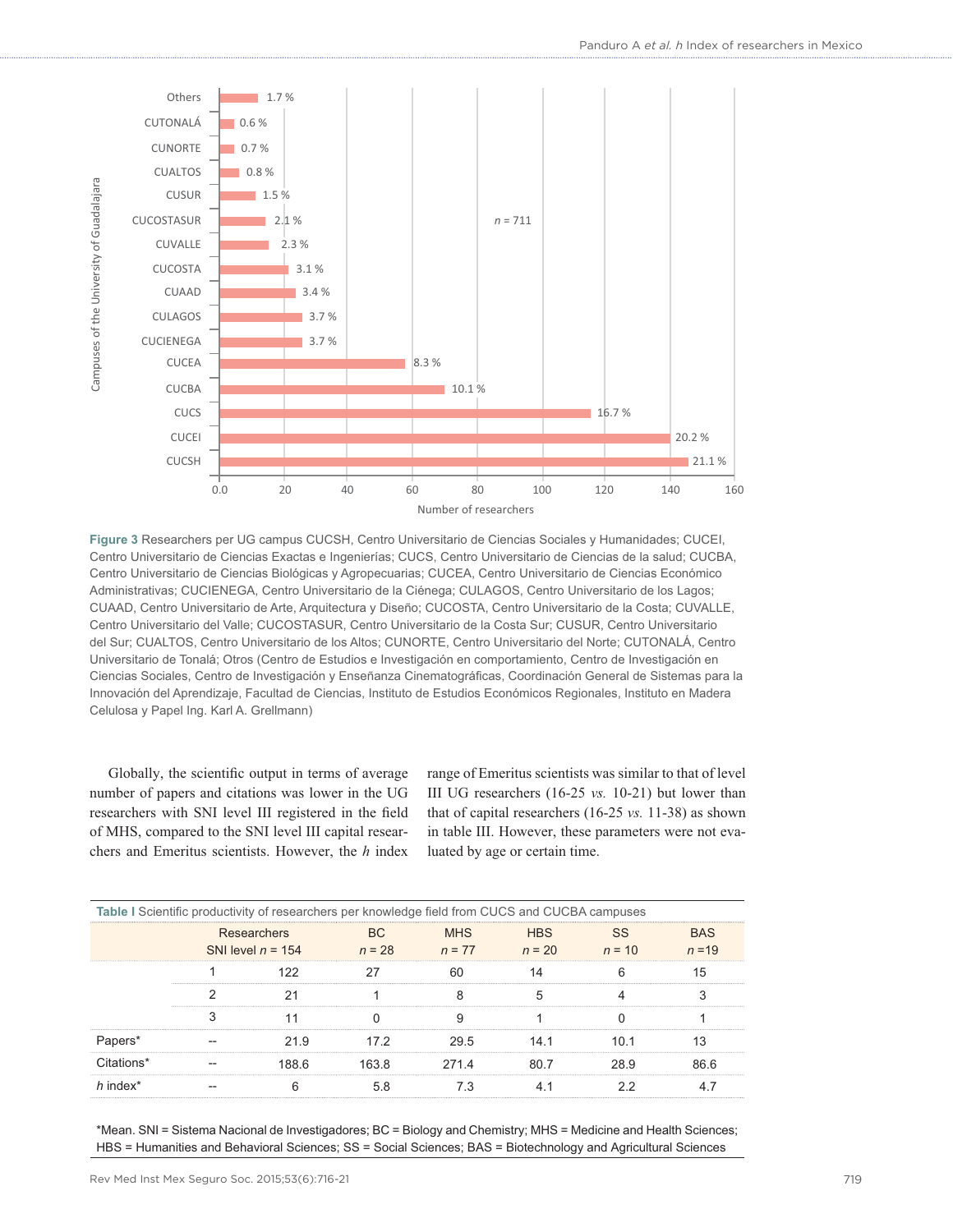| Table II Scientific productivity of researchers from the University of Guadalajara in two SNI's knowledge fields |         |  |  |  |  |  |  |  |  |
|------------------------------------------------------------------------------------------------------------------|---------|--|--|--|--|--|--|--|--|
| Researchers<br>Papers<br>Citations                                                                               | h Index |  |  |  |  |  |  |  |  |
| Range<br>Range<br>level                                                                                          | Range   |  |  |  |  |  |  |  |  |
| 4-38<br>137.9<br>55<br>16 4                                                                                      |         |  |  |  |  |  |  |  |  |
| Biology and<br>122-382<br>20-39<br>245<br>26.3<br>83<br>Chemistry                                                | 6-10    |  |  |  |  |  |  |  |  |
|                                                                                                                  |         |  |  |  |  |  |  |  |  |
| 133.7<br>1-1067<br>Medicine and                                                                                  | ገ-15    |  |  |  |  |  |  |  |  |
| Health<br>21-85<br>473<br>39-870<br>105                                                                          | $7-15$  |  |  |  |  |  |  |  |  |
| Sciences<br>759.6 360-1435<br>73-154<br>145                                                                      |         |  |  |  |  |  |  |  |  |

SNI = Sistema Nacional de Investigadores

## **Discussion and conclusions**

In the last fifteen years, the growth of research in the UG has been focused on the development of graduate programs, research teams and the incorporation of graduate alumni as young researchers. Furthermore, many professors who were already employees at the UG had the opportunity to pursue a graduate degree and ascend to a higher level of research productivity. In conjunction, this could explain why most of the UG researchers are SNI level I and in less amount levels II or III. Regarding the distribution of researchers in each of the SNI's knowledge fields, most of them are registered in the fields of Humanities and Behavioral Sciences and Social Sciences. These are followed by the fields of Medicine and Health Sciences, Engineering, Physics-Mathematics and Earth Sciences, Biology and Chemistry and Biotechnology and finally, Agricultural Sciences.

The UG has thematic campuses which offer a variety of academic degrees related with each of the SNI's knowledge fields. These campuses are generally located in the Metropolitan area of Jalisco (City of Guadalajara and surrounding municipalities) but some of them are in smaller towns throughout the state.

Table III Scientific productivity of capital researchers with SNI level III and Emeritus scientists

| <b>Researchers</b>                                          |  | Papers |       | Citations      |                                            | h Index |       |
|-------------------------------------------------------------|--|--------|-------|----------------|--------------------------------------------|---------|-------|
|                                                             |  |        | Range | $\overline{X}$ | Range                                      |         | Range |
| Capital<br>researchers 14 140.2 49-216 2301.1 262-6969 23.4 |  |        |       |                |                                            |         | 11-38 |
| Emeritus<br>scientists                                      |  |        |       |                | 10  161.5  106-302  1486.5  864-2265  19.8 |         | 16-25 |

SNI = Sistema Nacional de Investigadores

Actually, the fact that most researchers included in this study work in the Metropolitan campuses appears to indicate that the development of researchers who work in remote campuses is still a challenge.

According to the SNI's knowledge fields, it was observed that among researchers who work at CUCS and CUCBA the scientific output of scientists in the field of MHS was the highest as measured by the average number of papers in indexed journals, number of citations and *h* index, followed by those registered in the fields of BC, HBS, BAS and SS.

In the evaluation of UG researchers registered in MHS and BC fields, the scientific output of researchers SNI level I, II and III was higher in MHS than in BC. In the MHS field, the average papers/citation relationship was 16/133.7, 55/473 and 94/759.6 for those with SNI level I, II and III respectively, indicating that on average researchers have (regardless of their SNI level) 8 citations per paper. Also in this field, the average *h* index of researchers with SNI level I is 5.4, and for those who are level II or III, it is 10.5 and 14.5 respectively. A study carried out by Romero *et al.*  evaluated the *h* index of SNI scientists in the field of material sciences, finding an average *h* index of 4.48 for those with SNI level I, whereas it was of 6.77 in SNI level II and 12.77 in SNI level III.7

Currently, the number of papers and citations are essentially the basic parameters that are taken into account in the SNI's evaluation committees. That these parameters do not reflect the quality of each paper, is mirrored by the range of the *h* index among the researchers of the MHS field regardless of their level. For example, there are researchers with SNI level I or II who achieve an *h* index of 15 while some researchers with SNI level III have an *h* index of 10. This shows that if the SNI's evaluation committees use the *h* index as an evaluation parameter, the *h* index mean values obtained in this study could be taken as benchmarks for the evaluation of each SNI category.